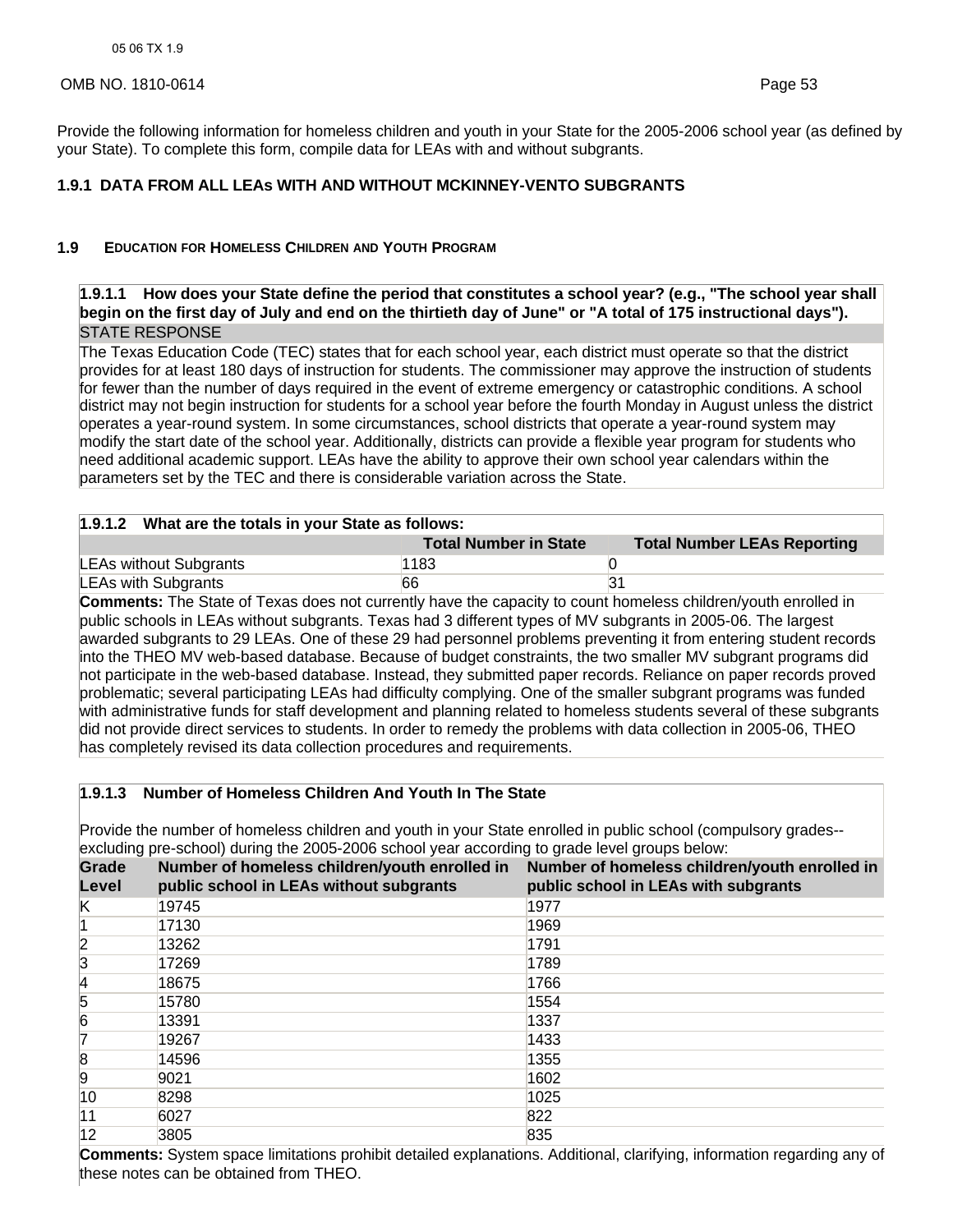#### 05 06 TX 1.9

The State of Texas does not currently have the capacity to count homeless children/youth enrolled in public schools in LEAs without subgrants.

In the original report, grade level totals for LEAs with subgrants were taken from a list of homeless students. However, the list of students provided to TEA for data about assessments and educational/support services was for all students served, including students at-risk, but not homeless. This error resulted in discrepancies throughout the report. This amendment contains revised numbers based on corrected student lists.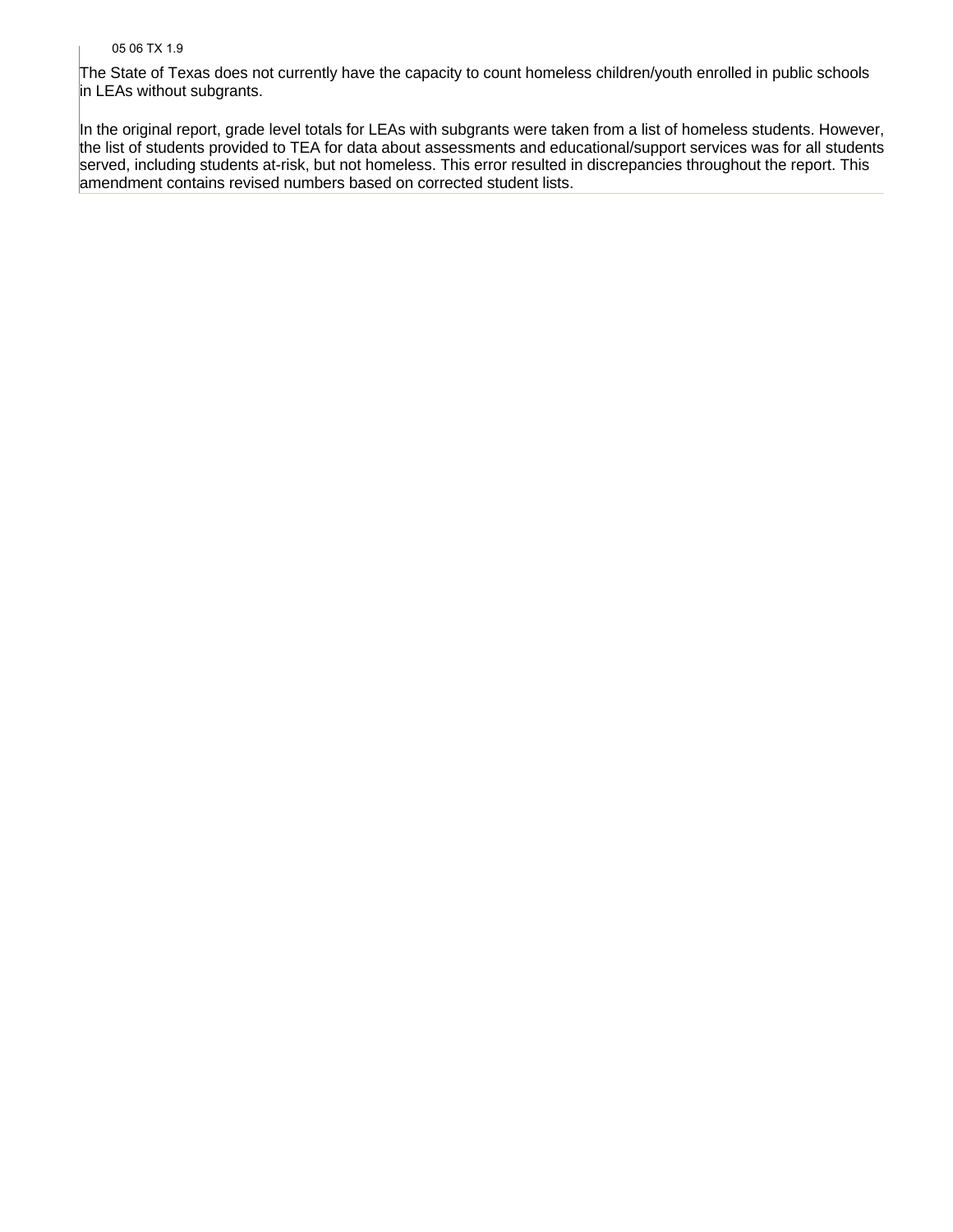#### **1.9.1.4 Primary Nighttime Residence Of Homeless Children And Youth**

Of the total number of homeless children and youth (excluding preschoolers), provide the numbers who had the following as their primary nighttime residence at the time of initial identification by LEAs.

|                                 | * Number of homeless children/ youth--<br>excluding preschoolers LEAs without | * Number of homeless children/ youth--<br>excluding preschoolers LEAs with |
|---------------------------------|-------------------------------------------------------------------------------|----------------------------------------------------------------------------|
| Primary nighttime residence     | subgrants                                                                     | subgrants                                                                  |
| Shelters                        | 42439                                                                         | 4636                                                                       |
| Doubled-up                      | 110328                                                                        | 12052                                                                      |
| Unsheltered (e.g., cars, parks, |                                                                               |                                                                            |
| campgrounds, etc.)              | 3643                                                                          | 398                                                                        |
| Hotels/Motels                   | 10454                                                                         | 1142                                                                       |
| Unknown                         | 9402                                                                          | 1027                                                                       |

**Comments:** System space limitations prohibit detailed explanations. Additional, clarifying, information regarding any of these notes can be obtained from THEO.

The State of Texas does not currently have the capacity to count homeless children/youth enrolled in public schools in LEAs without subgrants.

Columns containing counts of homeless children/youth enrolled in public school in LEAs with subgrants contain the actual numbers of specific homeless students that were served by MV subgrants and entered into the THEO MV database. Because of data collection and reporting problems, these totals undercount the actual numbers of homeless children/youth enrolled in public school in LEAs with subgrants. Although the actual numbers of these homeless students are greater for every category, each total represents the number of individual students that we can confirm with student records from the THEO MV database.

\* The primary nighttime residence is the basis for identifying homeless children and youth. The totals should match the totals in item #3 above.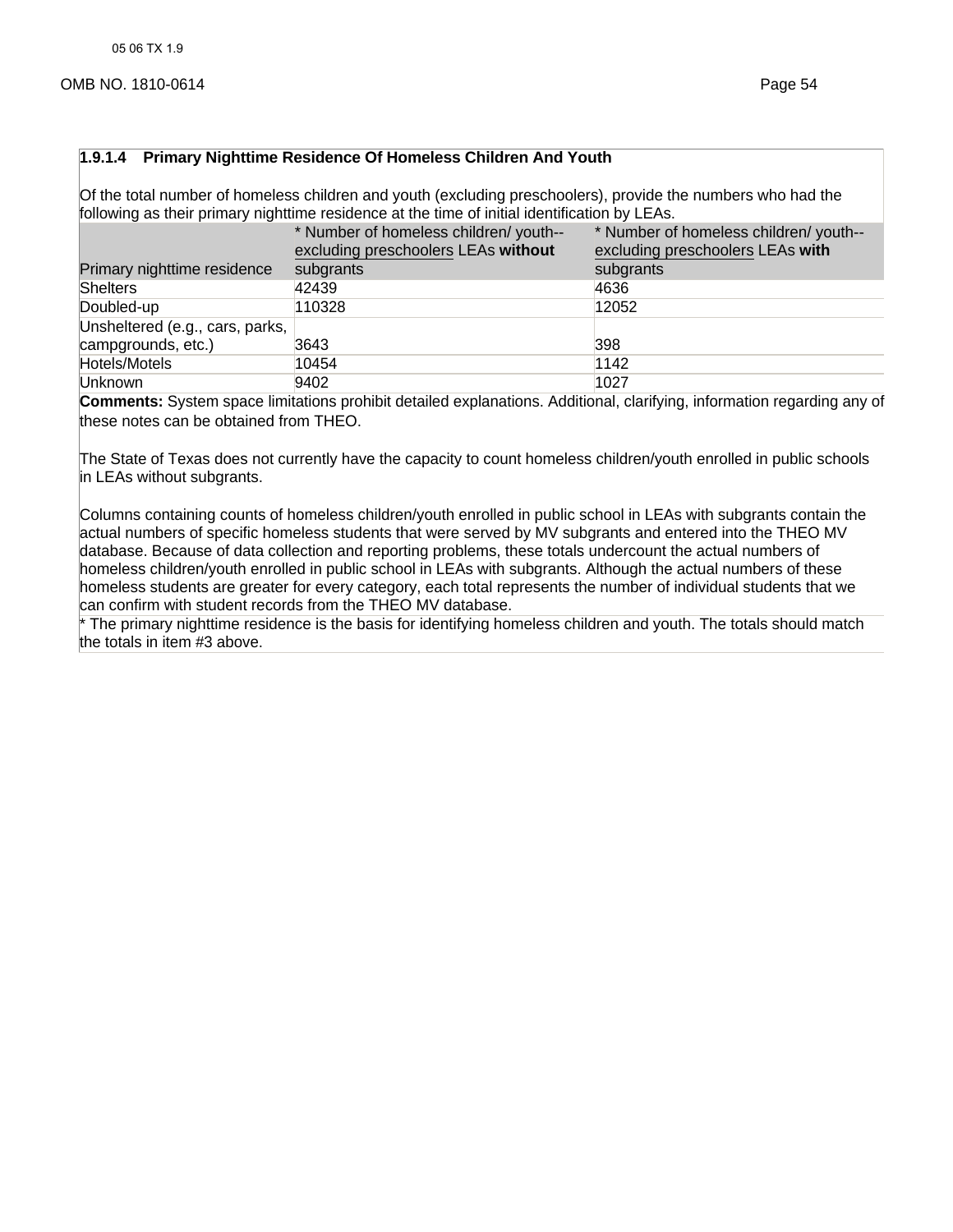## **1.9.2 DATA FROM LEAs WITH MCKINNEY-VENTO SUBGRANTS**

#### **1.9.2.1 Number Of Homeless Children And Youths Served By McKinney-Vento Subgrants**

Provide the number of homeless children and youth that were served by McKinney-Vento subgrants in your State during the 2005-2006 academic school year disaggregated by grade level groups

| Grade levels of homeless children and youth<br>served by subgrants in 2005-2006 | Number of homeless children and youth served by<br>subgrants enrolled in school by grade level |
|---------------------------------------------------------------------------------|------------------------------------------------------------------------------------------------|
| κ                                                                               | 1977                                                                                           |
|                                                                                 | 1969                                                                                           |
| 2                                                                               | 1791                                                                                           |
| 3                                                                               | 1789                                                                                           |
| 14                                                                              | 1766                                                                                           |
| 5                                                                               | 1554                                                                                           |
| 6                                                                               | 1337                                                                                           |
| 17                                                                              | 1433                                                                                           |
| 8                                                                               | 1355                                                                                           |
| $ 9\rangle$                                                                     | 1602                                                                                           |
| 10                                                                              | 1025                                                                                           |
| 11                                                                              | 822                                                                                            |
| 12                                                                              | 835                                                                                            |
| Comments:                                                                       |                                                                                                |

### **1.9.2.2 Number of homeless preschool-age children**

Provide the number of homeless preschool-age children in your State in districts with subgrants attending public preschool programs during the 2005-2006 school year (i.e., from birth through pre-K).

**Number of homeless preschool-age children enrolled in public preschool in LEAs with subgrants in 2005- 2006** 

1914

**Comments:**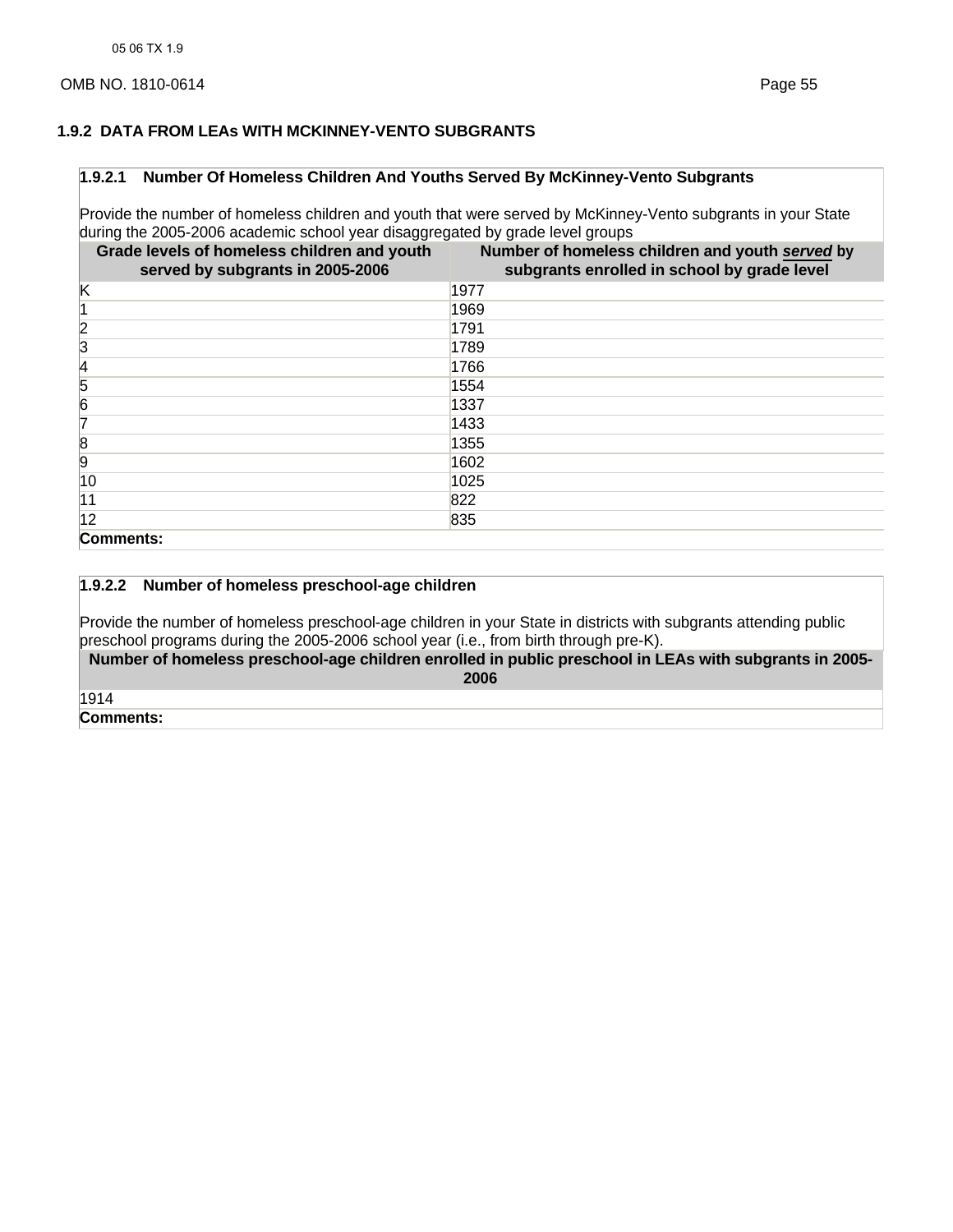#### **1.9.2.3 Unaccompanied Youths**

Provide the number of unaccompanied youths served by subgrants during the 2005-2006 school year. **Number of homeless unaccompanied youths enrolled in public schools in LEAs with subgrants in 2005-2006**  2987

### **Comments:**

# **1.9.2.4 Migrant Children/Youth Served**

Provide the number of homeless migrant children/youth served by subgrants during the 2005-2006 school year. **Number of homeless migrant children/youth enrolled in public schools (Total for LEAs with subgrants)** 

359

**Comments:** In the original report, grade level totals for LEAs with subgrants were taken from a list of homeless students. However, the list of students provided to TEA for data about assessments and educational/support services was for all students served, including students at-risk, but not homeless. This error resulted in discrepancies throughout the report. This amendment contains revised numbers based on corrected student lists.

### **1.9.2.5 Number of Children Receiving Educational and School Support Services**

Provide the number of homeless children and youth served by subgrants and enrolled in school during the 2005-2006 school year that received the following educational and school support services from the LEA

| <b>Educational and school related</b><br>activities and services | Number of homeless students in subgrantee programs that<br>received educational and support services |
|------------------------------------------------------------------|------------------------------------------------------------------------------------------------------|
| Special Education (IDEA)                                         | 3042                                                                                                 |
| English Language Learners (ELL)                                  | 4172                                                                                                 |
| Gifted and Talented                                              | 450                                                                                                  |
| Vocational Education                                             | 2862                                                                                                 |

**Comments:** In the original report, grade level totals for LEAs with subgrants were taken from a list of homeless students. However, the list of students provided to TEA for data about assessments and educational/support services was for all students served, including students at-risk, but not homeless. This error resulted in discrepancies throughout the report. This amendment contains revised numbers based on corrected student lists.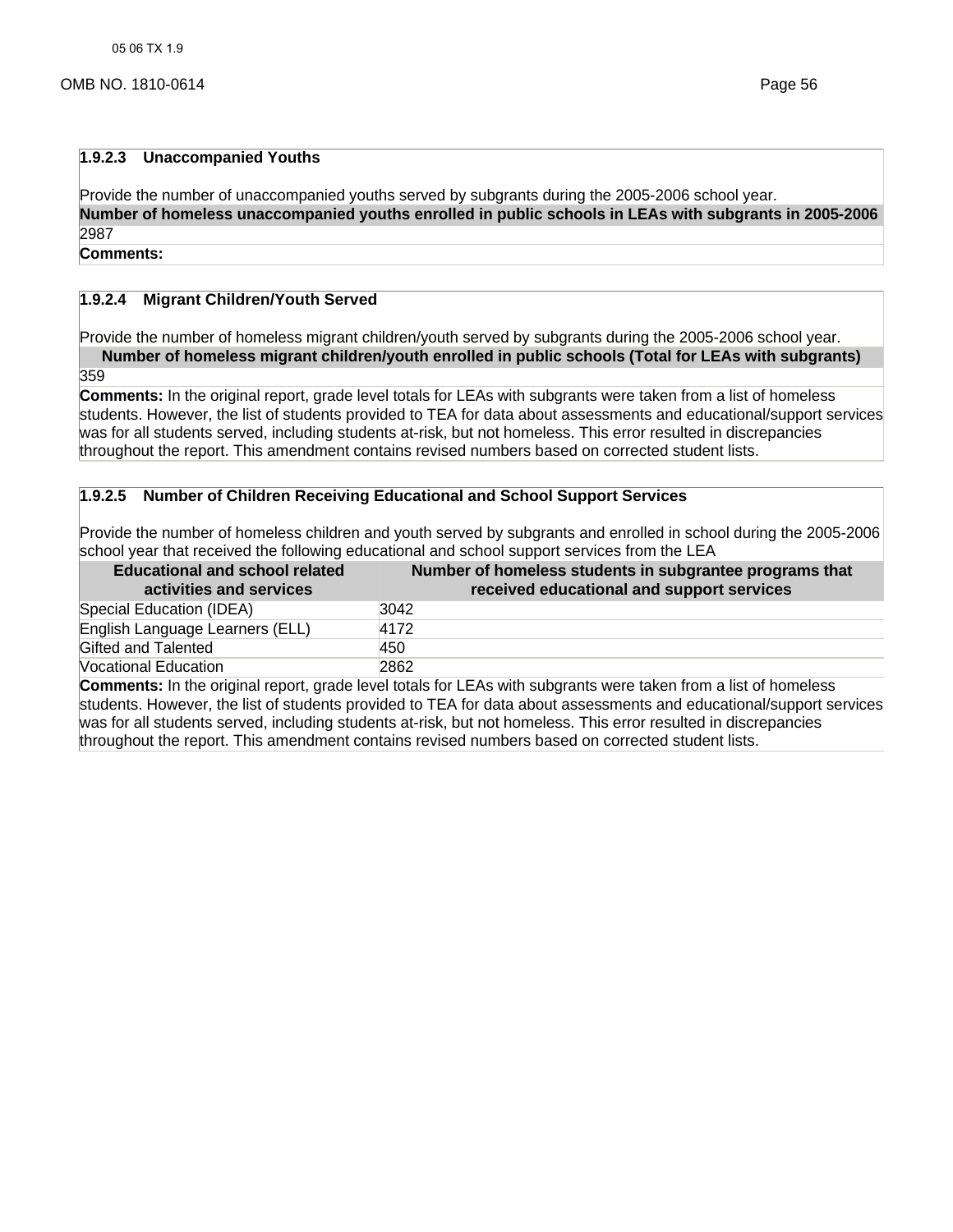## **1.9.2.6 Educational Support Services**

Provide the number of subgrantee programs that provided the following educational support services with McKinney-Vento funds.

| Services and Activities Provided by the McKinney-Vento<br>subgrant program | Number of your State's subgrantees that offer<br>these services |
|----------------------------------------------------------------------------|-----------------------------------------------------------------|
| Tutoring or other instructional support                                    | 54                                                              |
| <b>Expedited evaluations</b>                                               | 34                                                              |
| Staff professional development and awareness                               | 66                                                              |
| Referrals for medical, dental, and other health services                   | 49                                                              |
| Transportation                                                             | 39                                                              |
| Early childhood programs                                                   | 30                                                              |
| Assistance with participation in school programs                           | 66                                                              |
| Before-, after-school, mentoring, summer programs                          | 46                                                              |
| Obtaining or transferring records necessary for enrollment                 | 37                                                              |
| Parent education related to rights and resources for children              | 42                                                              |
| Coordination between schools and agencies                                  | 66                                                              |
| Counseling                                                                 | 39                                                              |
| Addressing needs related to domestic violence                              | 36                                                              |
| Clothing to meet a school requirement                                      | 29                                                              |
| School supplies                                                            | 57                                                              |
| Referral to other programs and services                                    | 66                                                              |
| Emergency assistance related to school attendance                          | 42                                                              |
| Other (optional)                                                           |                                                                 |
| Comments:                                                                  |                                                                 |

# **1.9.2.7 Barriers To The Education Of Homeless Children And Youth**

Provide the number of subgrantees that reported the following barriers to the enrollment and success of homeless children and youth during the 2005-2006 school year.

| <b>Barriers</b>                        | List number of subgrantees reporting each barrier |  |
|----------------------------------------|---------------------------------------------------|--|
| Eligibility for homeless services      |                                                   |  |
| School selection                       |                                                   |  |
| Transportation                         | 66                                                |  |
| School records                         |                                                   |  |
| Immunizations or other medical records |                                                   |  |
| Other enrollment issues                |                                                   |  |
| Comments:                              |                                                   |  |

# **1.9.2.8 Additional Barriers (Optional)**

Note any other barriers not listed above that were frequently reported:

| <b>List other barriers</b>                  | List number of subgrantees reporting each barrier |
|---------------------------------------------|---------------------------------------------------|
| Unaccompanied youth and guardianship issues |                                                   |
|                                             | 66                                                |
| Mobility of unaccompanied youth             |                                                   |
|                                             | 66                                                |
| High school credit accural                  |                                                   |
|                                             | 62                                                |
| Comments:                                   |                                                   |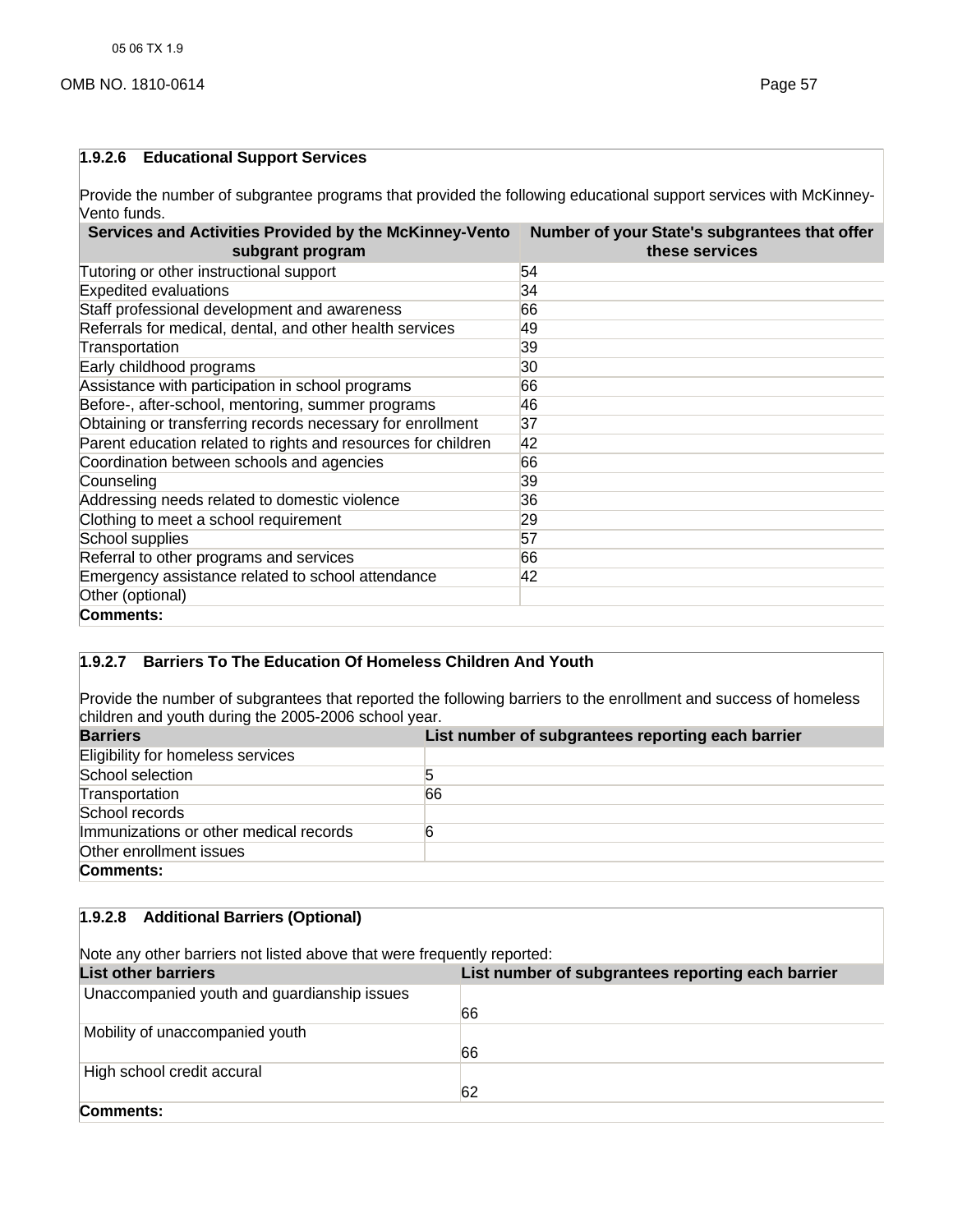#### **1.9.2.9 Academic Progress of Homeless Students**

In order to ensure that homeless children and youth have access to education and other services needed to meet the State's challenging academic standards:

a) Check the grade levels in which your State administered a statewide assessment in reading or mathematics; b) note the number of homeless children and youth served by subgrants in 2005-2006 that were included in statewide assessments in reading or mathematics; and c) note the number of homeless children and youth that met or exceeded the State's proficiency level or standard on the reading or mathematics assessment.

| <b>Reading Assessment:</b> |
|----------------------------|
|                            |

| School<br>Grade<br>Levels * | a) Reading assessment by grade level (check<br>boxes where appropriate; indicate "DNA" if<br>assessment is required and data is not<br>available for reporting; indicate "N/A" for<br>grade not assessed by State) | b) Number of homeless<br>children/youth taking<br>reading assessment test. proficiency. | c) Number of homeless<br>children/youth that met or<br>exceeded state |
|-----------------------------|--------------------------------------------------------------------------------------------------------------------------------------------------------------------------------------------------------------------|-----------------------------------------------------------------------------------------|-----------------------------------------------------------------------|
| Grade 3                     | Yes                                                                                                                                                                                                                | 1964                                                                                    | 1432                                                                  |
| Grade 4                     | Yes                                                                                                                                                                                                                | 2074                                                                                    | 1360                                                                  |
| Grade 5                     | Yes                                                                                                                                                                                                                | 1718                                                                                    | 1122                                                                  |
| Grade 6                     | Yes                                                                                                                                                                                                                | 1519                                                                                    | 1166                                                                  |
| Grade 7                     | Yes                                                                                                                                                                                                                | 1496                                                                                    | 916                                                                   |
| Grade 8                     | Yes                                                                                                                                                                                                                | 1341                                                                                    | 925                                                                   |
| Grade 9                     | Yes                                                                                                                                                                                                                | 1532                                                                                    | 1101                                                                  |
| Grade 10                    | Yes                                                                                                                                                                                                                | 887                                                                                     | 647                                                                   |
| Grade 11                    | N/A                                                                                                                                                                                                                | 477                                                                                     | 360                                                                   |
| Grade 12                    | N/A                                                                                                                                                                                                                | 359                                                                                     | 239                                                                   |

**Comments:** Assessment information for reading and math comes from three main assessments: the Texas Assessment of Knowledge and Skills (TAKS), the State-Developed Alternative Assessment II (SDAA II), and the Reading Proficiency Tests in English (RPTE) of the Texas English Language Proficiency Assessment System (TELPAS). Student assessment data is unduplicated within individual assessments, but an individual student may be assessed by more than one assessment. The sum of students tested for reading and math will include duplicates. There are also instances where student records in the MV homeless database did not correspond to records in TEA databases. There will not be a one-to-one correspondence between numbers of homeless students by grade level and numbers of students who have taken state-mandated reading and math assessments.

System space limitations prohibit detailed explanations. Additional, clarifying, information regarding any of these notes can be obtained from THEO.

| <b>Mathematics Assessment:</b> |                                                                                                                                                                                                                                                              |                                                         |                                                                     |
|--------------------------------|--------------------------------------------------------------------------------------------------------------------------------------------------------------------------------------------------------------------------------------------------------------|---------------------------------------------------------|---------------------------------------------------------------------|
| School<br>Grade<br>Levels *    | a) Mathematics assessment by grade level<br>(check boxes where appropriate; indicate<br>"DNA" if assessment is required and data is<br>not available for reporting; indicate "N/A" for mathematics assessment exceeded state<br>grade not assessed by State) | b) Number of homeless<br>children/youth taking<br>test. | c) Number of homeless<br>children/youth that met or<br>proficiency. |
| Grade 3                        | Yes                                                                                                                                                                                                                                                          | 1661                                                    | 1140                                                                |
| Grade 4                        | Yes                                                                                                                                                                                                                                                          | 1747                                                    | 1160                                                                |
| Grade 5                        | Yes                                                                                                                                                                                                                                                          | 1485                                                    | 994                                                                 |
| Grade 6                        | Yes                                                                                                                                                                                                                                                          | 1314                                                    | 783                                                                 |
| Grade 7                        | Yes                                                                                                                                                                                                                                                          | 1344                                                    | 653                                                                 |
| Grade 8                        | Yes                                                                                                                                                                                                                                                          | 1209                                                    | 554                                                                 |
| Grade 9                        | Yes                                                                                                                                                                                                                                                          | 1436                                                    | 479                                                                 |
| Grade 10                       | Yes                                                                                                                                                                                                                                                          | 784                                                     | 330                                                                 |
| Grade 11                       | Yes                                                                                                                                                                                                                                                          | 437                                                     | 209                                                                 |
| Grade 12                       | N/A                                                                                                                                                                                                                                                          | 496                                                     | 200                                                                 |